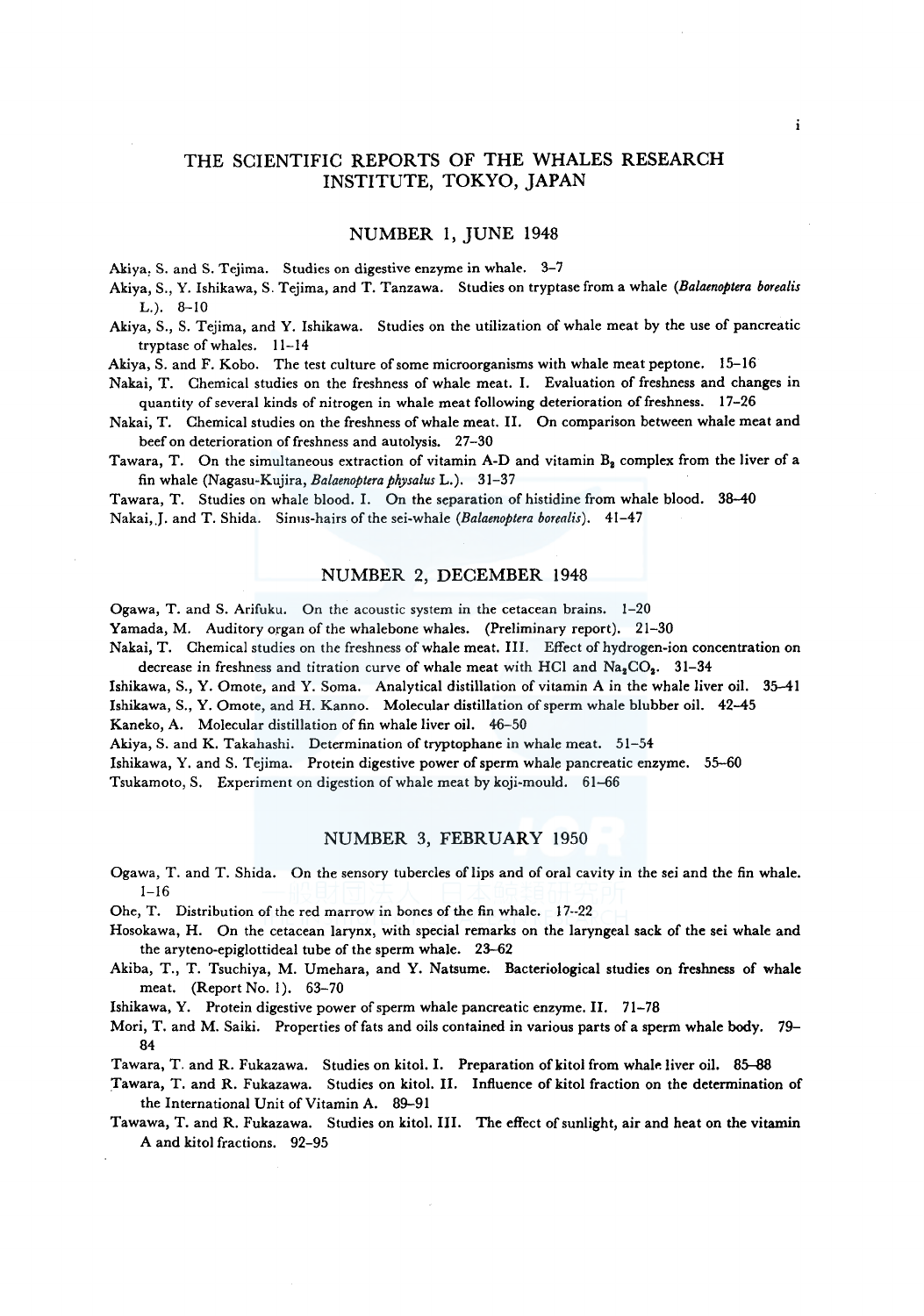ii

Tawara, T. On the respiratory pigments of whale (Studies on whale blood II.). 96-101

Yoshida, M. Research on methionine in whale. 102-105

Mizue, K. Factory ship whaling around Bonin Islands in 1948. 106-118

Mizue, K. and H. Jimbo. Statistic study of foetuses of whales. 119-131

Nishiwaki, M. and K. Hayashi. Biological survey of fin and blue whales taken in the Antarctic season 1947-48 by the Japanese fleet. 132-190

### NUMBER 4, AUGUST 1950

Omura, H. On the body weight of sperm and sei whales located in the adjacent waters of Japan. 1-13

Omura, H. Diatom infection on blue and fin whales in the Antarctic whaling area V (the Ross Sea area). 14-26

Omura, H. Whales in the adjacent waters of Japan. 27-113

Nishiwaki, M. Determination of the age of Antarctic blue and fin whales by the colour changes in crystalline lens. 115-161

Nishiwaki, M. Age characteristics in baleen plates. 162-183

Nishiwaki, M. On the body weight of whales. 184-209

# NUMBER 5, JUNE 1951

- Akiba, T., M. Umehara and Y. Natsume. Bacteriological studies on freshness of whale meat. (Report No. II.). 1-4
- Hosokawa, H. On the pelvic cartilages of the Balaenoptera-foetuses, with remarks on the specifical and sexual difference. 5-15
- Ohe, T. Iconography on the abdominal cavity and viscera of the Balaenoptera, with special remarks upon the peritoneal coverings. 17-39
- Akiya, S. and O. Hoshino. Isolation of histidine from whale blood using 3,4-dichlorobenzene sulfonic acid. 41-47
- Tawara, T. and R. Fukazawa. Studies on kitol. IV. Purification of kitol by chromatographic. 49-51

Ishikawa, S., Y. Omote and H. Okuda. Substances related to vitamin A in the whale liver oil. 53-59

Ishikawa, S., Y. Omote, M. Kijima and H. Okuda. Thermal decomposition of kitol. 61-69

Mizue, K. Grey whales in the east sea area of Korea. 71-79

Mizue, K. Food of whales (In the adjacent waters of Japan). 81-90

Nishiwaki, M. and T. Ohe. Biological investigation on blue whales *(Balaenoptera musculus)* and fin whales *(Balaenoptera physalus)* caught by the Japanese Antarctic whaling fleets. 91-167

# NUMBER 6, DECEMBER 1951

Hosokawa, H. On the extrinsic eye muscles of the whale. with special remarks upon the innervation and function of the musculus retractor bulbi. 1-33

Murata, T. Histological studies on the respiratory portions of the lungs of cetacea. 35-47

Kojima, T. On the brain of the sperm whale *(Physeter catodon* L.). 49-72

Mizue, K. and T. Murata. Biological investigation on the whales caught by the Japanese Antarctic whaling fleets season 1949-50. 73-131

Nishiwaki, M. On the periodic mark on the baleen plates as the sign of annual growth. 133-152

Nishiwaki, M. and T. Hibiya. On the sexual maturity of the sperm whales *(Pkyseter catodon)* found in the adjacent waters of Japan (I). 153-165

Nakai, T. Chemical studies on freshness of whale meat. IV. Some informations of *Archomobacter ubiquitum*  isolated from whale carcass. 167-176

Nakai, T. and H. Ono. The effects of electric shock and fatigue on post-mortem changes in muscle. 177- 185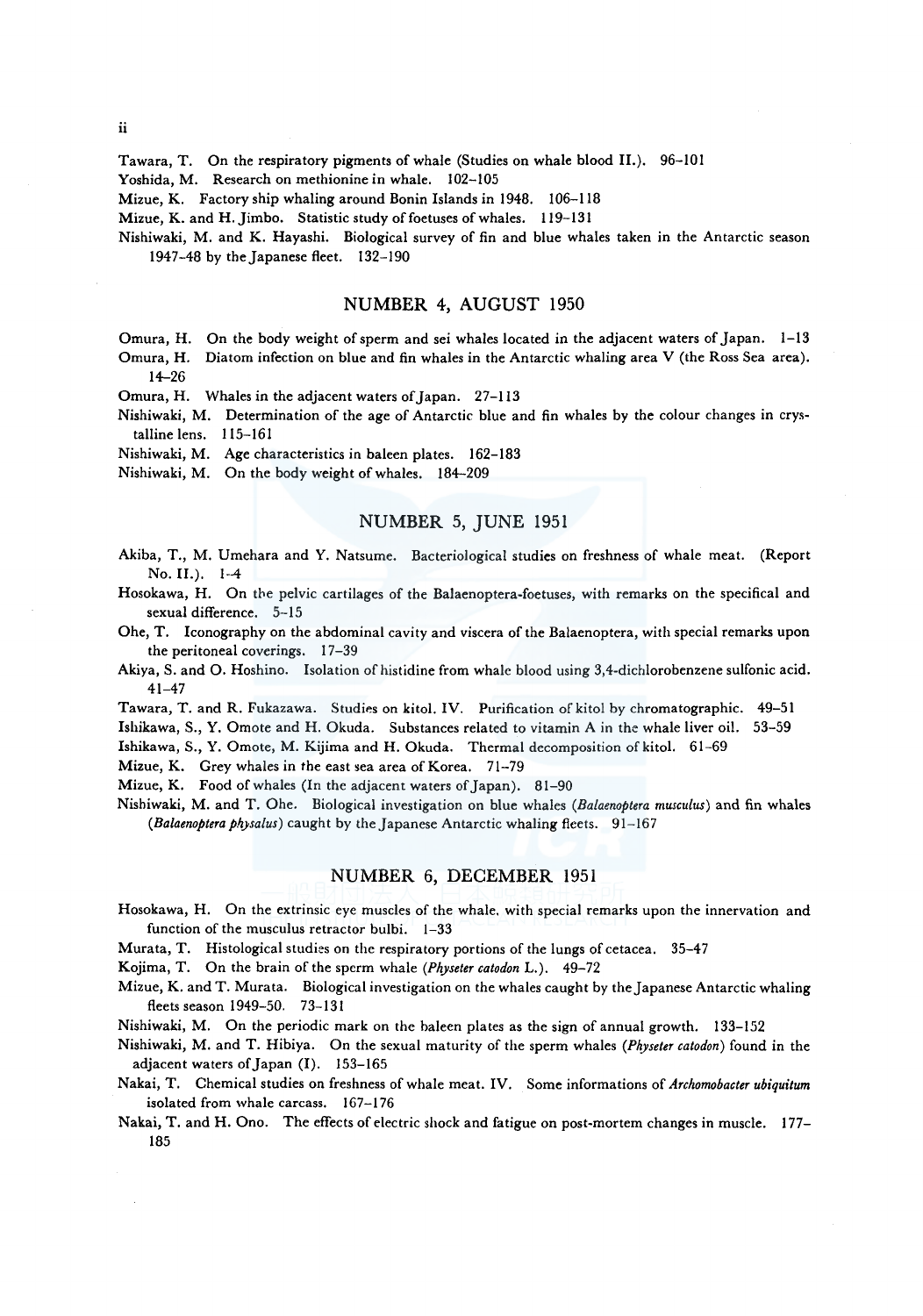- Omote, Y. Complete recovery of vitamin A from molecular distillation residue of whale-liver oil. 187- 191
- Omote, Y. Chemical structure of kitol (I). Double bonds and hydroxyl groups. 193-198

Hirata, M. Experimental investigation on flattened head harpoon. An attempt for restraining ricochet. 199-207

# NUMBER 7, JULY 1952

- Ogawa, T. On the cardiac nerves of some cetacea, with special reference to those of *Berardius bairdii*  Steineger. 1-22
- Akiya, S., 0. Hoshino and N. Motohashi. On an attempt to preserve whale meat freshness with 5-nitrofurfuriden aminoguanidine from decay. 23-30

Akiya, S. and R. Sawamura. Colorimetric determination of 5-nitro-2-furfuridene aminoguanidine. 31-36

Tomiyama, S. and M. Takao. Studies on utilization of higher fatty alcohol from sperm whale oil. 37-46

Omote, Y. A rapid method for the separate determination of vitamin A and kitol in the whale-liver oil. 47-50

Arai, Y. and S. Sakai. Whale meat in nutrition. 51-67

- Yamaguchi, K. and K. Fujino. On the serological constitution of striped dolphin *(Prodelphinus caeruleoalbus*  (Meyen)) (I). 67-77
- Nishimoto, S., M. Tozawa and T. Kawakami, Food ofsei whales *(Balaenoptera borealis)* caught in the Bonin Island waters. 79-85

Nishiwaki, M. On the age-determination of Mystacoceti, chiefly blue and fin whales. 87-119

Nishiwaki, M. and T. Hibiya. On the sexual maturity of the sperm whales *(Physeter catodon)* found in the adjacent waters of Japan (II). 121-124

Ohno, M. and K. Fujino. Biological investigation on the whales caught by the Japanese Antarctic whaling fleets, season 1950/51. 125-183

# NUMBER 8, JUNE 1953

Yamada, M. Contribution to the anatomy of the organ of hearing of whales. 1-79

Omura, H. Biological study on humpback whales in the Antarctic whaling areas IV and V. 81-102

Fujino, K. On the serological constitutions of the sei-, fin-, blue- and humpback-whales (I). 103-125

Ogawa, T. On the presence and disappearance of the hind limb in the cetacean embryos. 127-132

- Nishiwaki, M. and T. Yagi. On the age and the growth of teeth in a dolphin *(Prodelphinus caeruleo-albus).*  (I). 133-146
- Kakuwa, Z., T. Kawakami and K. lguchi. Biological investigation on the whales caught by the Japanese Antarctic whaling fleets in the 1951-52 season. 147-213

Nishiwaki, M. Hermaphroditism in a dolphin *(Prodelphinus caeruleo-albus).* 215-218

# NUMBER 9, JUNE 1954

- Akiya, S., 0. Hoshino and N. Motohashi. Attempt to preserve freshness of whale meat with germicides. II. 1-10
- Ogawa, T. On the musculature of the sinus venosus and its continuation with the so-called conducting system of the whale's heart. 11-35

Yamada, M. Some remarks on the pygmy sperm whale, *Kogia.* 37-58

Yamada, M. An account of a rare porpoise, *Feresa* Gray from Japan. 59-88

Omura, H. and K. Fujino. Sei whales in the adjacent waters of Japan. II. Further studies on the external characters. 89-103

Fujino, K. On the serological constitution of the sperm- and Baird beaked-whales (I) Blood groups of the sperm- and Baird beaked-whales. 105-120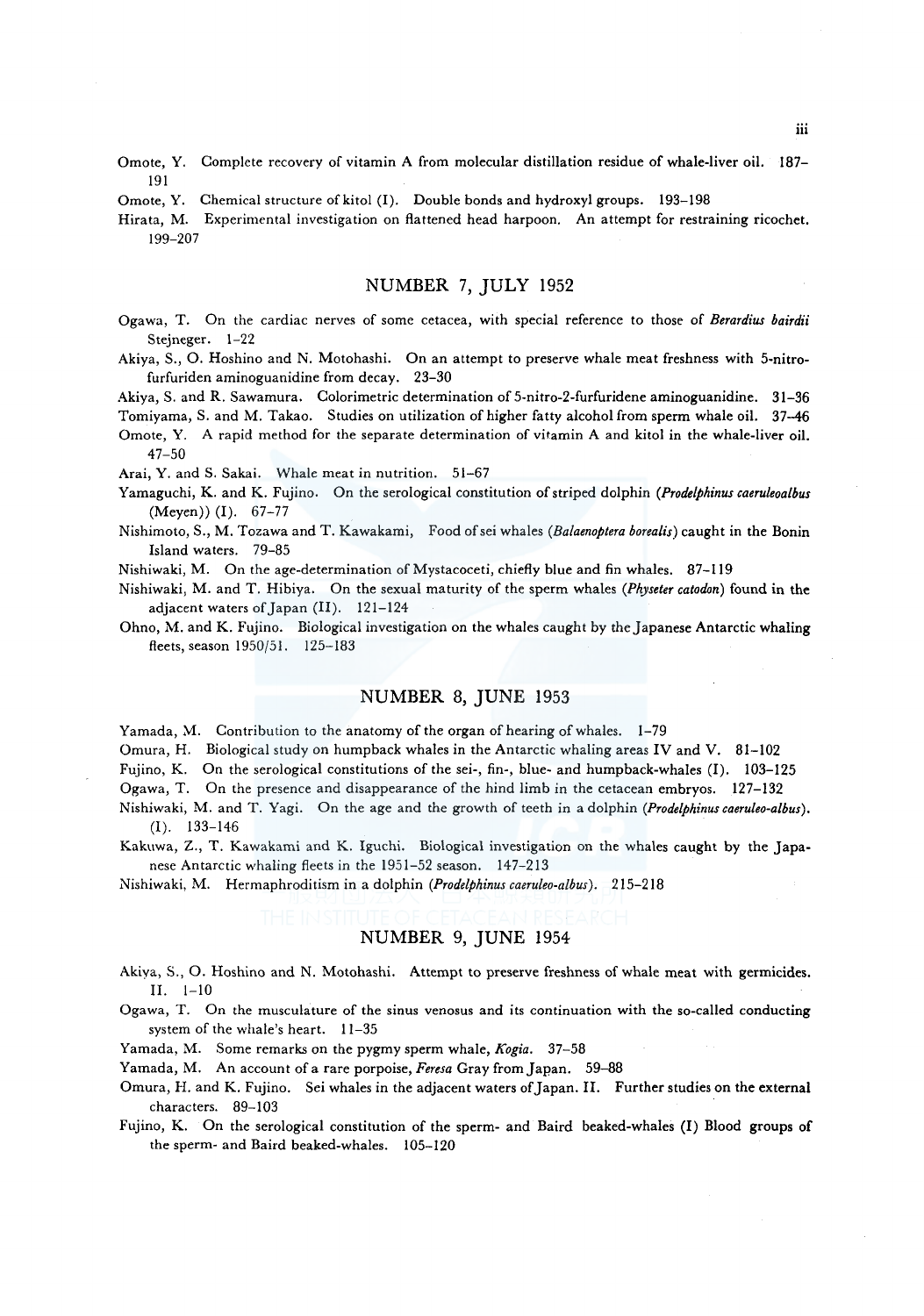iv

- Fujino, K. On the body proportions of the fin whales *(Balaenoptera physalus* (L)) caught in the northern Pacific Ocean (I) (Preliminary report). 121-163
- Nishiwaki, M., T. Hibiya and S. Kimura. On the sexual maturity of the sei whale of the Bonin waters. 165-177
- Uda, M. Studies of the relation between the whaling grounds and the hydrographical conditions (I). 179-187

# NUMBER 10, JUNE 1955

Hosokawa, H. Cross-sections of a 12-mm. dolphin embryo. 1-68

Nemoto, T. White scars on whales (I) Lamprey marks. 67-77

- Omura, H. and T. Nemoto. Sei whales in the adjacent waters of Japan. III. Relation between movement and water temperature of the sea. 79-87
- Omura, H., K. Fujino and S. Kimura. Beaked whale *Berardius bairdi* of Japan, with notes of *Ziphius cavirostris.* 89-132

Fujino, K. On the body weight of the sei whales located in the adjacent waters of Japan (II.) 133-141

Nishiwaki, M. On the sexual maturity of the Antarctic male sperm whale *(Physeter catodon* L.). 143-149 Ohta, K., T. Watarai, T. Oishi, Y. Ueshiba, S. Hirose, T. Yoshizawa, Y. Akikusa, M. Sato and K. Okano, Composition of fin whale milk. 151-167

# NUMBER 11, JUNE 1956

Omura, H. and H. Sakiura. Studies on the little piked whale from the coast of Japan. 1-37

- Nishiwaki, M., T. Hibiya and S. Kimura. On the sexual maturity of the sperm whale *(Physeter catodon)*  found in the North Pacific. 39-46
- Fujino, K. On the body proportions of the sperm whales *(Physeter catodon).* 47-83
- Fujino, K. On the serological constitution of the fin whales II. Further studies on blood groups. 85-98 Nemoto, T. On the diatoms of the skin film of whales in the northern Pacific. 99-132
- Hoshina, T. and Y. Sugiura. On a skin disease and a nematode parasite of a dolphin, *Tursiops truncatus*  (Montagu, 1821). 133-138
- Iwai, E. Descriptions on unidentified species of dibranchiate cephalopods. I. An oegopsiden squid belonging to the genus *Architeuthis.* 139-151
- Iwai, E. Descriptions on unidentified species of dibranchiate cephalopods. II. A cranchiidae squid of the genus *Taonius.* 153-161
- Uda, M. and K. Nasu. Studies of the whaling grounds in the northern sea-region of the Pacific Ocean in relation to the meteorological and oceanographic conditions. (Part I). 163-179

Kimura, S. and T. Nemoto. Note on a minke whale kept alive in aquarium. 181-189

Ishikawa, Y. A characteristic property of whale oils concerning the absorption of gases. I. On the absorption of carbon dioxide by whale oils. 191-213

### NUMBER I2, JUNE I957

Omura, H. Osteological study of the little piked whale from the coast of Japan. 1-21

Nishiwaki, M. Age characteristics of ear plugs of whales. 23-32

Nemoto, T. Foods of baleen whales in the northern Pacific. 33-89

Nasu, K. Oceanographic conditions of the whaling grounds in the waters adjacent to Aleutian Islands and the Bering Sea in summer of 1955. 91-101

Kimura, S. The twinning in southern fin whales. 103-125

Ichihara, T. An application of linear discriminant function to external measurements of fin whale. 127- 189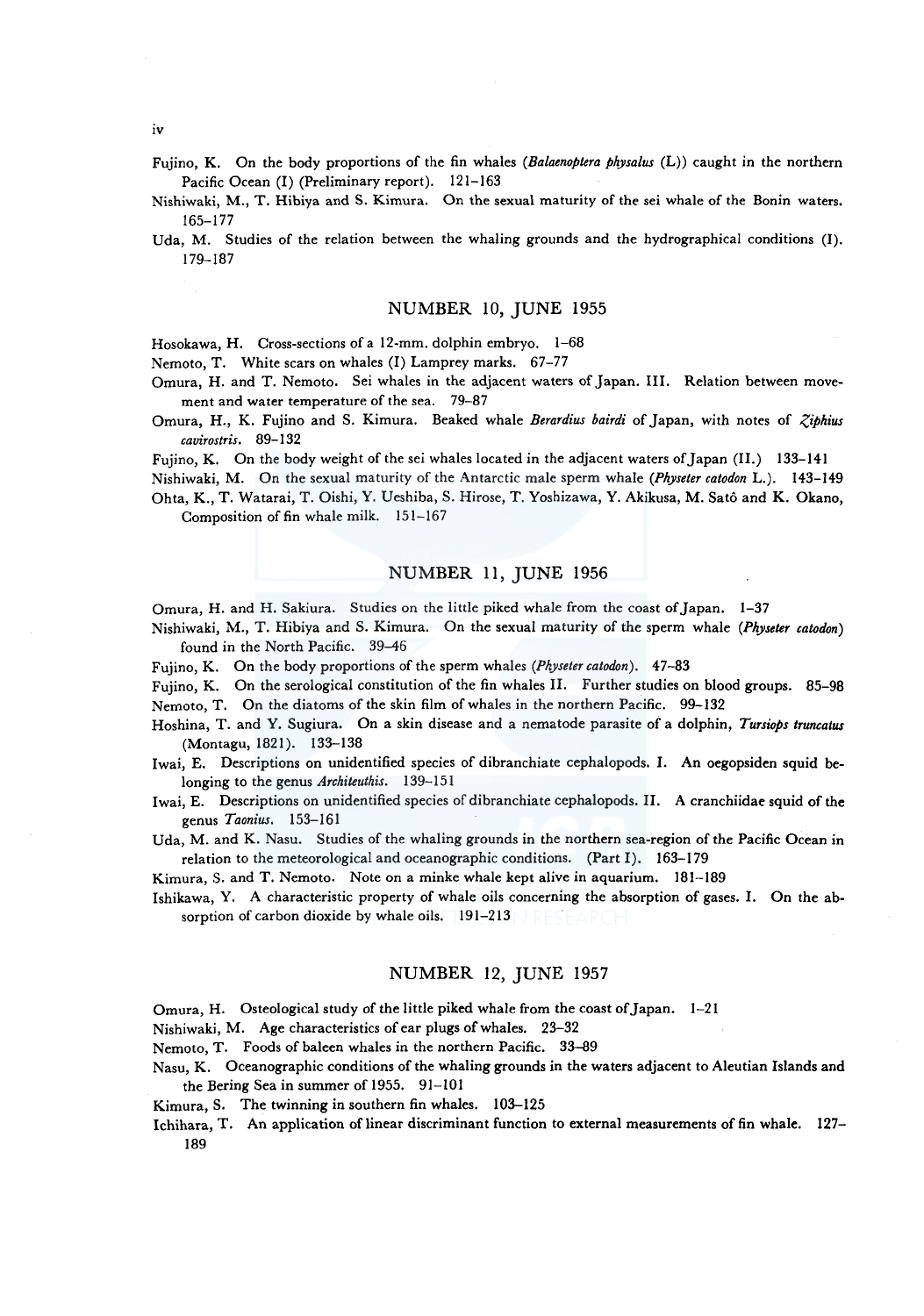Nishiwaki, M. Very small embryo of cetacea. 191-192

Nishiwaki, M. One-eyed monster of fin whale. 193-195

Ogawa, T. and T. Kamiya. A case of the cachalot with protruded rudimentary hind limbs. 197-208

- Uda, M. and A. Dairokuno. Studies of the relation between the whaling grounds and the hydrographic conditions. II. A study of the relation between the whaling grounds off Kinkazan and the boundary of water masses. 209-224
- Abe, T. Notes on fishes from the stomachs of whales taken in the Antarctic. I. *Xenocyttus nemotoi,* a new genus and new species of zeomorph fish of the subfamily *Oreosonimae* Goode and Bean, 1895. 225-233
- Tsuyuki, H. On the oils contained in various blubbers of northern elephant seal, *Mirounga angustirostris.*  235-240

### NUMBER 13, SEPTEMBER 1958

Omura, H. North Pacific right whale. 1-52

Nishiwaki, M. and T. Kamiya. A beaked whale *Mesoplodon* stranded at Oiso Beach, Japan. 53-83

- Nishiwaki, M. and C. Handa. Killer whales caught in the coastal waters off Japan for recent 10 years. 85-96
- Ohsumi, S. (Kimura), M. Nishiwaki and T. Hibiya. Growth of fin whale in the northern Pacific. 97- 133
- Nishiwaki, M., T. Hibiya and S. Ohsumi (Kimura). Age study of sperm whale based on reading of tooth laminations. 135-153
- Nishiwaki, M., T. Ichihara and S. Ohsumi (Kimura). Age studies of fin whale based on ear plug. 155- 169

Fujino, K. On the serological constitution of fin whale. III. Human B blood group substances in erythrocytes and some notes on anti-fin Ju specific antibodies. 171-184

Nemoto, T. *Cocconeis* diatoms infected on whales in the Antarctic. 185-191

Nemoto, T. and K. Nasu. *Thysanoessa macrura* as a food of baleen whales in the Antarctic. 193-199

Ichihara, T. Gray whale observed in the Bering Sea. 201-205

Ohsumi, S. (Kimura). A descendant of Moby Dick or a white sperm whale. 207-209

Nasu, K. Deformed lower jaw of sperm whale. 211-212

Omura, H. Note on embryo of Baird's beaked whale. 213-214

Uda, M. and N. Suzuki. Studies of the relation between the whaling grounds and the hydrographic conditions. III. The averaged conditions of the whaling grounds and their trends of variation during 1946-55. 215-229

Seki, Y. Observations on the spinal cord of the right whale. 231-251

- Kamiya, T. How to count the renculi of the cetacean kidneys, with special regard to the kidney of the right whale. 253-267
- Hosokawa, H. and T. Sekino. Comparison of the size of cells and some histological formations between whales and man. 269-301

Ogawa, T., T. Tsunoda and M. Osawa. Amino acid composition of whale meat. 303-307

- Ishikawa, Y. A characteristic property of whale oils concerning the absorption of gases. II. On the absorption of nitrogen by whale oils. 309-321
- Tsuyuki, H. Component fatty acids of northern elephant seal oil. 323-332

### NUMBER 14, SEPTEMBER 1959

Omura, H. Bryde's whale from the coast of Japan. 1-33

Nishiwaki, M. and T. Kamiya. *Mesoplodon stejenegeri* from the coast of Japan. 35-48

Nishiwaki, M. Humpback whales in Ryukyuan waters. 49-87

Cushing, John E., K. Fujino and K. Takahashi. Glycerol-freezing technique as an aid in blood typing of whales. 89-100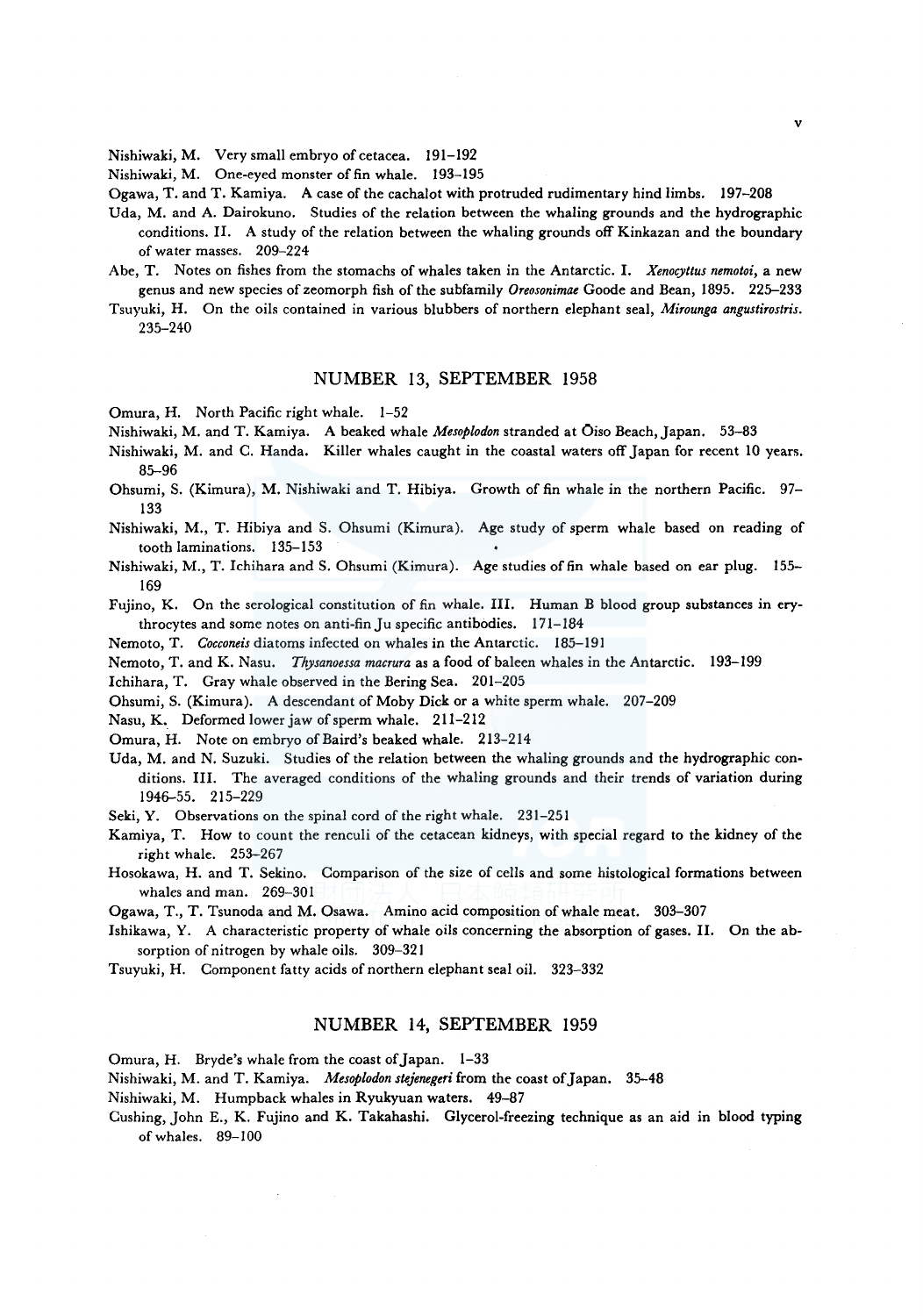vi

Fujino, K. and John E. Cushing. Blood typing of dried whale erythrocytes with <sup>131</sup>I labelled antibody. 101-106

Ichihara, T. Formation mechanism of ear plug in baleen whales in relation to glove-finger. 107-135

Nasu, K. Surface water condition in the Antarctic whaling Pacific area in 1956-57. 137-143

Ohsumi, S. (Kimura). A deformed fin whale foetus. 145-147

Nemoto, T. Food of baleen whales with reference to whale movements. 149-290

Yamada, M. and F. Yoshizaki. Osseous labyrinth of cetacea. 291-304

Nakai, T. Distribution of amino acid in proteins from various parts of whale body. 305-326

### NUMBER 15, NOVEMBER 1960

Nishiwaki, M. Ryukyuan humpback whaling in 1960. 1-16

Ohsumi, S. Relative growth of the fin whale, *Balaenoptera ph\_vsalus* (Linn.). 17-84

Fujino, K. Immunogenetic and marking approaches to identifying subpopulations of the North Pacific whales. 85-142

Nasu, K. Oceanographic investigation in the Chukchi Sea during the summer of 1958. 143-158

Tokita, K. and ECG Research Group. Electrocardiographical studies on bottlenosed dolphin *(Tursiops truncatus).* 159-165

# NUMBER 16, MARCH 1962

Omura, H. Bryde's whale occurs on the coast of Brazil. 1-5

Omura, H. Further information on Bryde's whale from the coast of Japan. 7-18

Nishiwaki, M. Ryukyuan whaling in 1961. 19-28

Nemoto, T. A secondary sexual character of fin whales. 29-34

Omura, H., M. Nishiwaki, T. Ichihara and T. Kasuya. Osteological note of a sperm whale. 35-45

Ichihara, T. Prenatal dead foetus of baleen whales. 47-60

Nishiwaki, M. *Mesoplodon bowdoini* stranded at Akita Beach, Sea ofJapan. 61-77

Nishiwaki, M. Observation on two mandibles of *Mesoplodon.* 79-82

Sinclair, John. An early dolphin embryo *(Stenella caeruleoalbus)* in serial sections. 83-87

Nemoto, T. Food of baleen whales collected in recent Japanese Antarctic whaling expeditions. 89-103

Uda, M. Subarctic oceanography in relation to whaling and salmon fisheries. 105-119

# NUMBER 17, FEBRUARY 1963

Nishiwaki, M., S. Ohsumi and T. Maeda. Change of form in the sperm whale accompanied with growth.  $1 - 14$ 

Ohsumi, S., T. Kasuya and M. Nishiwaki. The accumulation rate of dentinal growth layers in the maxillary tooth of the sperm whale. 15-35

Ichihara, T. Photometric method for counting laminae in ear plug of baleen whale. 37-48

Yoshikawa, T. and T. Suzuki. The lamination of the masseter of the humpback whale. 49-52

Fujino, K. Intra-uterine selection due to maternal-foetal in compatibility of blood type in the whales. 53-65

Cushing, John E., K. Fujino and N. Calaprice. The Ju blood typing system of the sperm whale and specific soluble substances. 67-77

Nemoto, T. New records of sperm whales with protruded rudimentary hind limbs. 79-81

Nemoto, T. and K. Nasu. Stones and other aliens in the stomachs of sperm whales in the Bering Sea. 83-91

Nishiwaki, M. Taxonomical consideration on genera of *Delphinidae.* 93-103

Nasu, K. Oceanography and whaling ground in the subarctic region of the Pacific Ocean. 105-155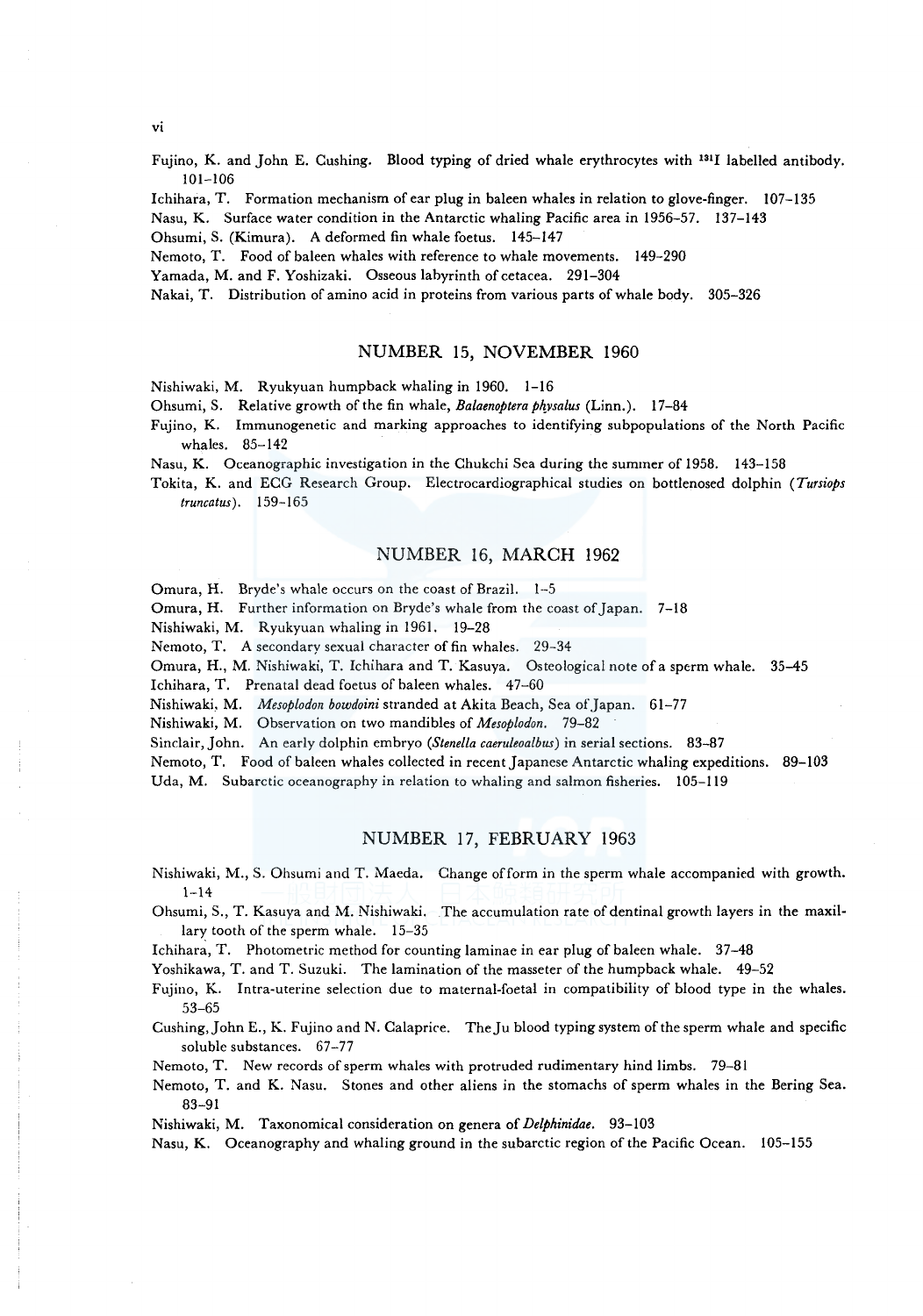- Nemoto, T. Some aspects of the distribution *ofCalanus cristatus* and *C. plumchrus* in the Bering and its neighbouring waters, with reference to the feeding of baleen whales. 157-170
- Tsuyuki, H. and U. Naruse. Studies on the oil of black right whale in the northern Pacific Ocean. 171- 190
- Yagi, T., M. Nishiwaki and M. Nakajima. A preliminary study on the method of time marking with leadsalt and tetracycline on the teeth of northern fur seal. 191-195

#### NUMBER 18, MARCH 1964

Fujino, K. Fin whale subpopulations in the Antarctic whaling areas II, III and IV. 1-27

lchihara, T. Prenatal development of ear plug in baleen whales. 29-48

Ohsumi, S. Examination on age determination of the whale. 49-88

Nemoto, T. School of badeen whales in the feeding areas. 89-110.

Okutani, T. and Nemoto, T. Squids as the food of sperm whales in the Bering Sea and Alaskan Gulf. 111-122

Ohsumi, S. Comparison of maturity and accumulation rate of corpora albicantia between the left and right ovaries in cetacea. 123-148

Omura, H. A systematic study of the hyoid bones in the baleen whales. 149-170

- Nishiwaki, M. Revision of the article " Taxonomical consideration on genera of *Delphinidae"* in No. 17 · 171-172
- Tsuyuki, H. and U. Naruse. Studies on the lipids in brain of black right whale in the northern Pacific Ocean. 173-180

### NUMBER 19, APRIL 1965

Ohsumi, S. Reproduction of the sperm whale in the north-west Pacific. 1-35

Kasuya, T. and T. lchihara. Some informations on minke whales from the Antarctic. 37-43

Nemoto, T. and T. Kasuya. Foods of baleen whales in the Gulf of Alaska of the North Pacific. 45-51

- Nishiwaki, M., M. Nakajima and *T.* Kamiya. A rare species of dolphin *(Stene/la attenuata)* from Arari, Japan. 53-64
- Nishiwaki, M., *T.* Kasuya, *T.* Tobayama, T. Kamiya and M. Nakajima. *Feresa attenuata* captured at the Pacific Coast of Japan in 1963. 65-90

Nakajima, M. and M. Nishiwaki. The first occurrence of a porpoise *(Electra electra*) in Japan. 91-104

Hosokawa, H. and T. Kamiya. Sections of the dolphin's head *(Stene/la caeruleoalba).* 105-133

Ohsumi, S. A dolphin *(Stene/la caeruleoalba)* with protruded rudimentary hind limbs. 135-136

# NUMBER 20, SEPTEMBER 1966

Ohsumi, S. Sexual segregation of the sperm whale in the North Pacific. 1-16

Ichihara, T. Criterion for determining age of fin whale with reference to ear plug and baleen plate. 17- 82

Kasuya, T. Caryotype of a sei whale. 83-88

Kasuya, T. and S. Ohsumi. A secondary sexual character of the sperm whale. 89-94

Nishiwaki, M. and K. S. Norris. A new genus, *Peponocephala,* for the odontoceti cetacean species *Electra electra.* 95-100

Nishiwaki, M., M. Nakajima and T. Tobayama. Preliminary experiments for dolphin marking. 101- 107

Nemoto, T. *Thysanoessa* euphausiids, comparative morphology, allomorphosis and ecology. 109-155

Nasu, K. Fishery oceanographic study on the baleen whaling grounds. 157-210

Ichihara, T. and M. Nishiwaki. External measurements and weight of a southern elephant seal. 211-212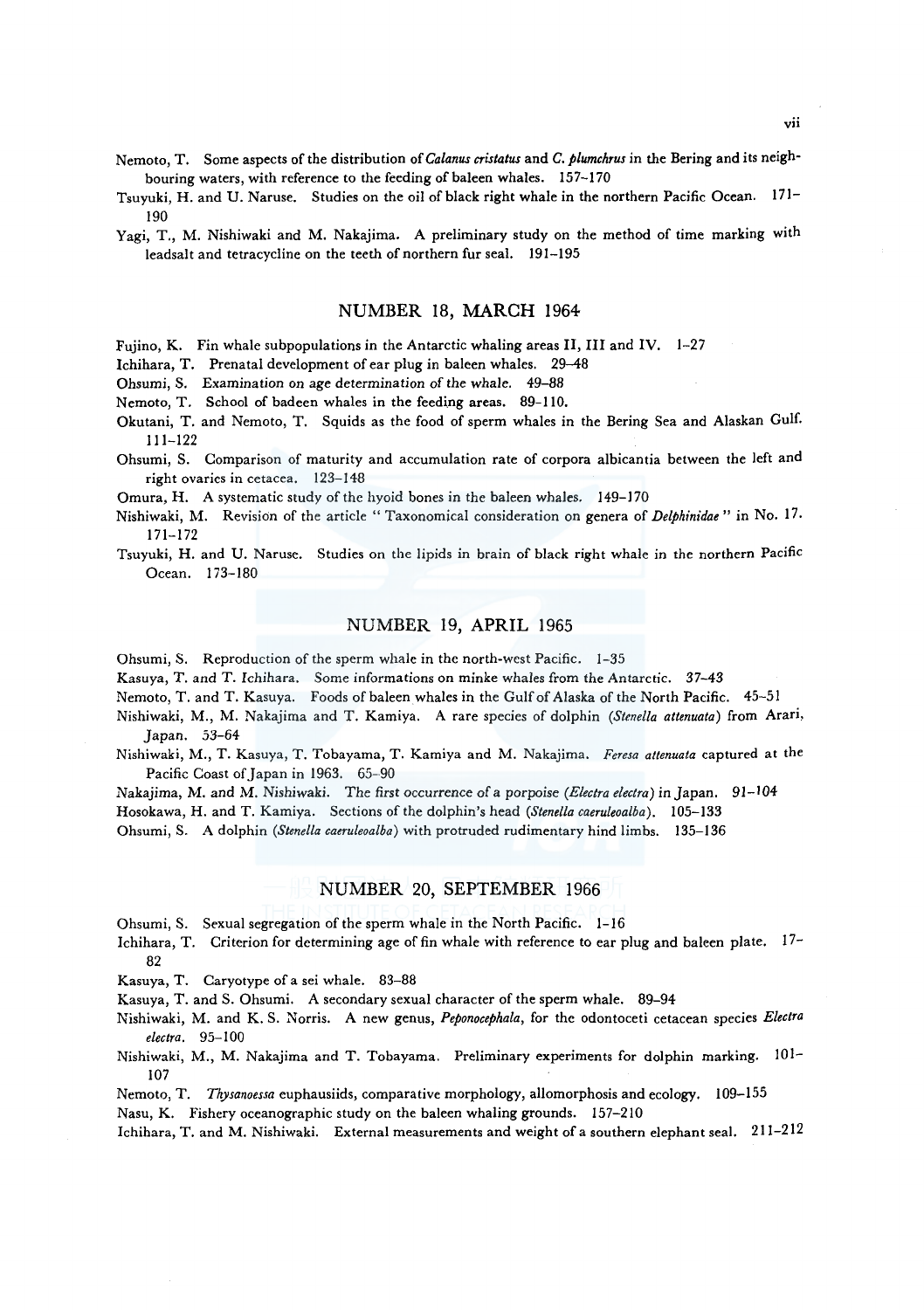Tsuyuki, H. and S. Itoh. Studies on the oils contained in blubber of a southern elephant seal. 213-221

### NUMBER 21, JUNE 1969

Omura, H., S. Ohsumi, T. Nemoto, K. Nasu and T. Kasuya. Black right whales in the North Pacific. 1-78

Nishiwaki, M. and Y. Hasegawa. The discovery of the right whale skull in the Kisagata shell bed. 79-84 Ohsumi, S. Occurrence and rupture of varginal band in the fin, sei, and blue whales. 85-94

Hosokawa, H., S. lgarashi. T. Kamiya and K. Hirosawa. Morphological characteristics and myelinization of acoustic system in the dolphins *(Stene/la caeruleoalba).* 95-123

Mol, T. and P.J.H. van Bree. A short contribution to the history of whaling in Japan during the 17th century. 125-129

Tsuyuki, H. and S. ltoh. Fatty acid composition of finless porpoise oil. 131-135.

Tsuyuki, H. and S. Itoh. Fatty acid composition of many toothed pilot whale oil. 137-141

# NUMBER 22, JUNE 1970

- Omura, H., T. Ichihara and T. Kasuya. Osteology of pygmy blue whale with additional information on external and other characteristics. 1-27
- Nishiwaki, M. and T. Kasuya. Recent record of gray whale in the adjacent waters of Japan and a consideration on its migration. 29-37
- Kasuya, T. and D. W. Rice. Note on baleen plates and on arrangement of parasitic barnacles of gray whale. 39-43

Nishiwaki, M. and T. Kasuya. A Greenland right whale caught at Osaka Bay. 45-62

Nasu, K. and Y. Masaki. Some biological parameters for stock assessment of the Antarctic sei whale. 63-74

Ohsumi, S., Y. Masaki and A. Kawamura, Stock of the Antarctic minke whale. 75-125

- Kawamura, A. Food ofsei whale taken by Japanese whaling expeditions in the Antarctic season 1967/68. 127-152
- Nemoto, T. and K. I. Yoo. An amphipod, *Parathemisto gaudichaudii* as a food of the Antarctic sei whale. 153-158
- Tobayama, T., S. Uchida and M. Nishiwaki. Twin foetuses from a blue white dolphin. 159-162

Machida, S. A sword-fish sword found from a North Pacific sei whale. 163-164

Tsuyuki, H. and S. Itoh. Fatty acid components of black right whale oil by gas chromatography. 165-170

# NUMBER 23, SEPTEMBER 1971

Ohsumi, S. Some investigations on the school structure of sperm whale. 1-25

Kawamura, A. Influence of chasing time to stomach contents of baleen and sperm whales. 27-36

Kasuya, T. Consideration of distribution and migration of toothed whales off the Pacific coast of Japan based upon aerial sighting record. 37-60

Omura, H. A comparison of the size of vertebrae among some species of the baleen whales with special reference to whale movements. 61-69

Omura, H., M. Nishiwaki and T. Kasuya. Further studies on two skeletons of the black right whale in the North Pacific. 71-81

Nishiwaki, M. and T. Kasuya. Osteological note of an Antarctic sei whale. 83-89

- Hosokawa, H. and T. Kamiya. Some observations on the cetacean stomachs, with special considerations on the feeding habits of whales. 91-101
- Lugassy, A. A., E. Korostoff and J. L. Rabinowits. Influence of incremental lines upon the compressive strength of sperm whale dentin. 103-110

viii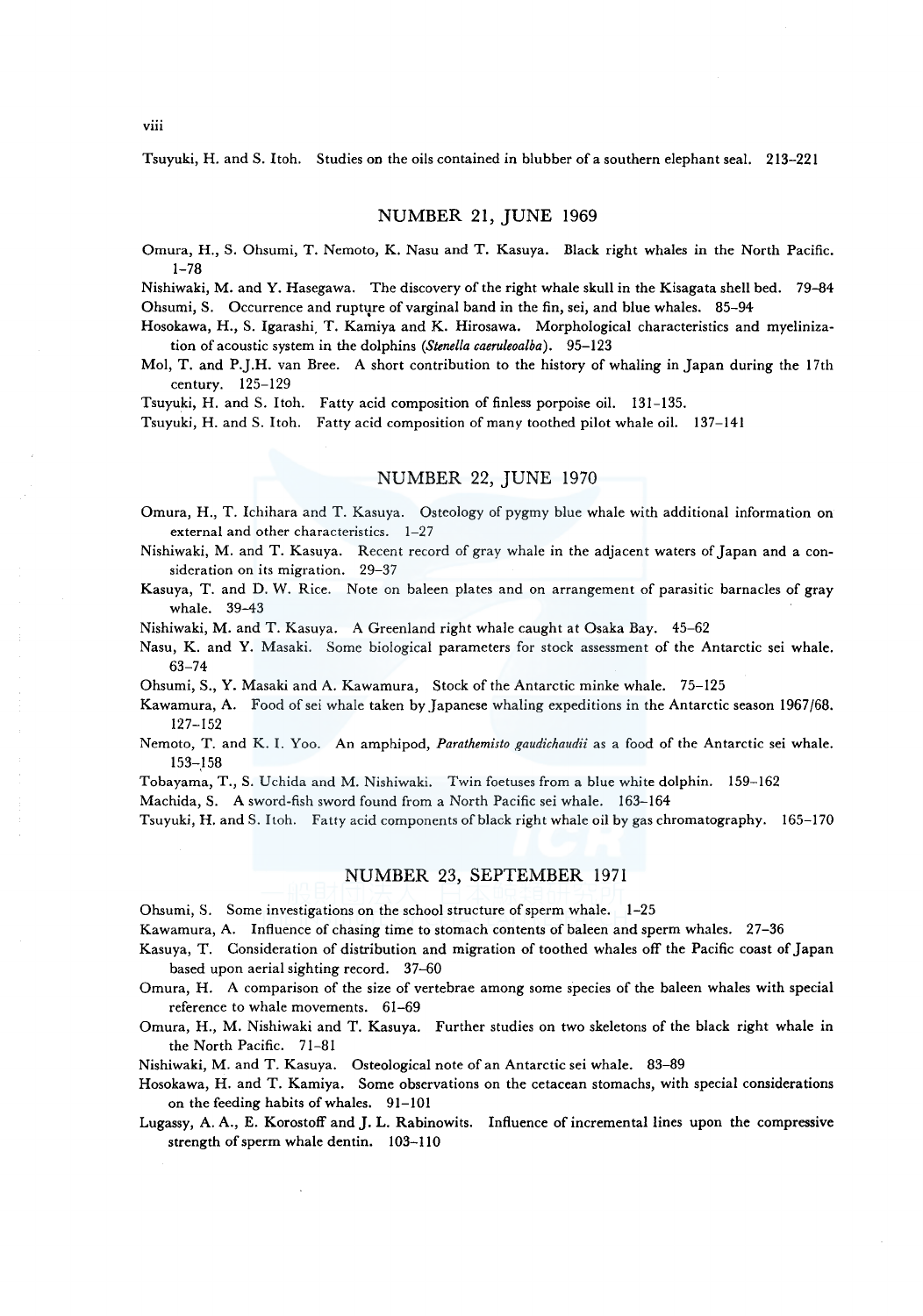Nishiwaki, M. and N. Oguro. Baird's beaked whales caught on the coast of Japan in recent 10 years. 111-122

Mizue, K., M. Nishiwaki and A. Takemura. The underwater sound of Ganges river dolphins *(Platanista gangetica).* 123-128

Kasuya, T. and M. Nishiwaki. First record of *Mesoplodon densirostris* from Formosa. 129-137

Kawamura, A. and K. Kashita. A rare double monster of dolphin, *Stenella caeruleoalba.* 139-140

Tsuyuki, H. and S. Itoh. Fatty acid components of Ganges river dolphin oil. 141-147

#### NUMBER 24, NOVEMBER 1972

- Omura, H. An osteological study of the Cuvier's beaked whale, *Ziphius cavirostris*, in the northwest Pacific. 1-34
- Nishiwaki, M. and N. Oguro. Catch of the Cuvier's beaked whales off Japan in recent years. 35-41
- Nishiwaki, M., T. Kasuya, K. Kureha and N. Oguro. Further comments of *Mesoplodor. gingkodens.* 43-56
- Kasuya, T. Growth and reproduction of *Stenella caeruleoalba* based on the age determination by means of dentinal growth layers. 57-79
- Kasuya, T. and N. Oguro. A new tagging method of dolphins. 81-85
- Kasuya, T. Some informations on the growth of the Ganges dolphin with a comment on the Indus dolphin. 87-108
- Kasuya, T. and A.K.M. Aminul Haque. Some informations on the distribution and seasonal movement of the Ganges dolphin. 109-115
- Tsuyuki, H. and S. Itoh. Fatty acid component of various blubber oil of Ganges River dolphin. 117-125

Naito, Y. and M. Nishiwaki. The growth of two species of the harbour seal in the adjacent waters of Hokkaido. 127-144

Ichihara, T. and K. Yoshida. Diving depth of northern fur seals in the feeding time. 145-148

# NUMBER 25, SEPTEMBER 1973

- Kasuya, T. Systematic consideration of recent toothed whales based on the morphology of tympanoperiotic bone. 1-103
- Omura, H. A review of pelagic whaling operations in the Antarctic based on the effort and catch data in 10° squares of latitude and longitude. 105-203
- Nasu, K. Results of whale sighting by Chiyoda Maru No. 5 in the Pacific sector of the Antarctic and Tasman Sea in the 1966/67 season. 205-217
- Kawamura, A. Food and feeding of sei whale caught in the waters south of 40°N in the North Pacific. 219-236
- Ohsumi, S. Find of marlin spear from the Antarctic minke whales. 237-239
- Seki, Y. An anatomical study on the lower extension of the dorasl vagal nucleus to the upper cervical cord in the sperm whale. 241-249
- Tobayama, T., M. Nishiwaki and H. C. Yang. Records of the Fraser's Sarawak dolphin *(Lagenodelphis hosei)* in the western North Pacific. 251-263

Miyazaki, N., T. Kusaya and M. Nishiwaki. Food of *Stenella caeruleoalba.* 265-275

Nishiwaki, M. Possible vestigial teats of killer whale. 277-278

Williamson, G. R. Counting and measuring baleen and ventral grooves of whales. 279-292

- Tsuyuki, H. and S. Itoh. Fatty acid component of blubber oil of Amazon River dolphin. 293-299
- Naito, Y. Comparison in colour pattern of two species of harbour seal in adjacent waters of Hokkaido. 301-310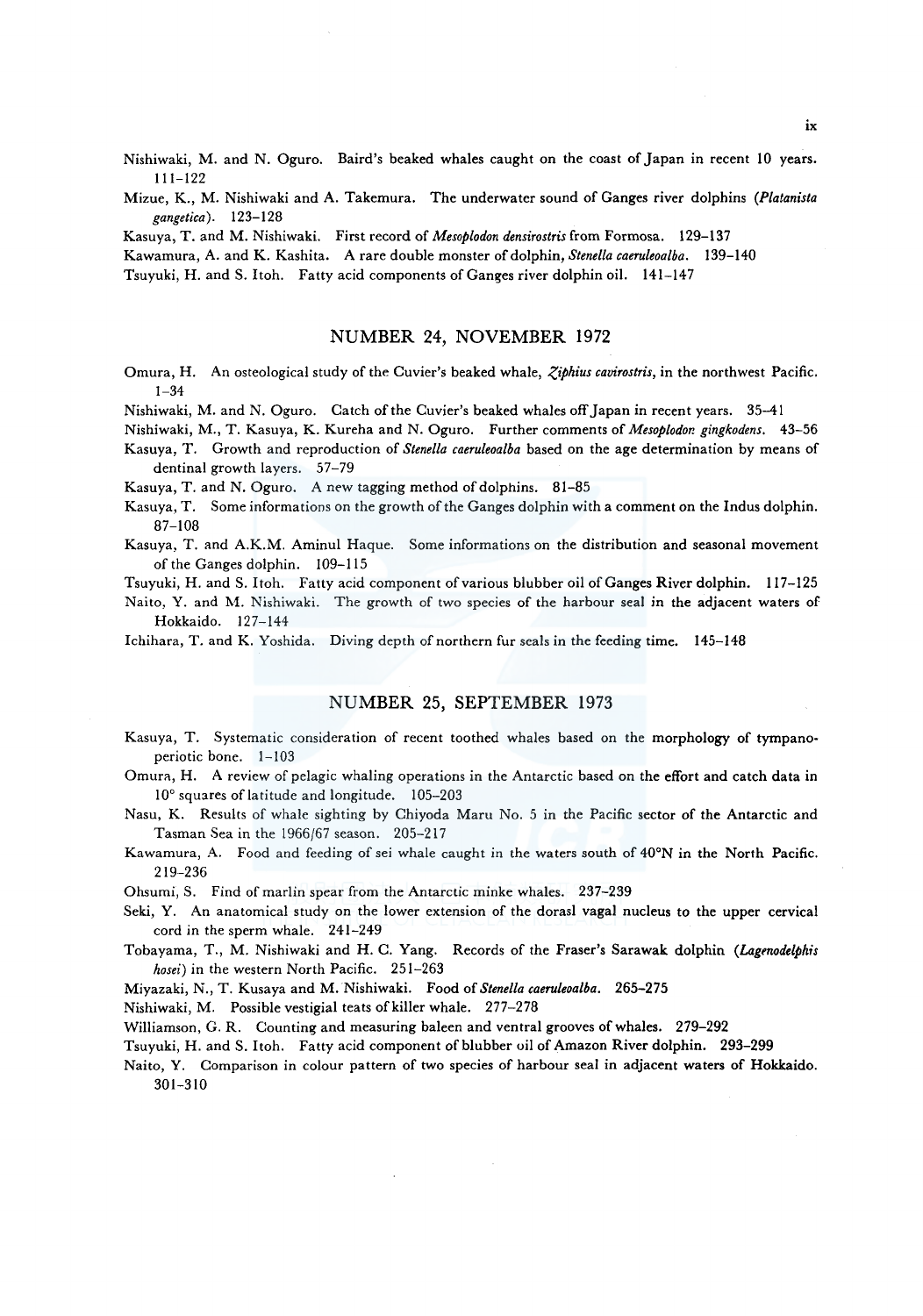# NUMBER 26, NOVEMBER 1974

Omura, H. Possible migration route of the gray whale on the coast of Japan.  $1-14$ 

Satake, Y. and H. Omura. A txonomic study of the minke whale in the Antarctic by means ofhyoid bone. 15-24

Kawamura, A. Food and feeding ecology in the southern sei whale. 25-144

McCann, C. Body scarring on cetacea-odontocetes. 145-155

- Kasuya, T., N. Miyazaki and W. H. Dawbin. Growth and reproduction of *Stenella attenuata* in the Pacific coast of Japan. 157-226
- Miyazaki, N., T. Kasuya and M. Nishiwaki. Distribution and migration of two species of *Stenella* in the Pacific coast of Japan. 227-243
- Kamiya, T. and P. Pirlot. Brain morphogenesis in *Stenella coeruleoalba.* 245-253
- Castello, H.P., A.P. Tomo and J.S. Panizza. First Antarctic record of a killer whale stranding. 255-258
- Kamiya, T. and N. Miyazaki. A malformed embryo of *Stene/la coeruleoalba.* 259-263
- Kamiya, T. and F. Yamasaki. Organ weights of *Pontoporia blainvillei* and *Platanista gangetica* (Platanistidae). 265-270
- Machida, S. Surface temperature field in the Crozet and Kerguelen whaling grounds. 271-287
- Machida, S. The voyage of the Konan Maru No. 16 to the Antarctic whaling grounds. 289-302
- Itoh, S. and H. Tsuyuki. Fatty acid component of different blubber oil of finless porpoise. 303-306
- Itoh, S. and H. Tsuyuki. Fatty acid component of Senegal manatee fats. 309-311
- Naito, Y. The hyoid bones of two kinds of harbour seals in the adjacent waters of Hokkaido. 313-320

#### NUMBER 27, SEPTEMBER 1975

Omura, H. Osteological study of the minke whale from the Antarctic. 1-36

Williamson, G. R. Minke whales off Brazil. 37-59

Kawamura, A. A consideration on an available source of energy and its cost for locomotion in fin whales with special reference to the seasonal migrations. 61-79

Kasuya, T. and M. Nishiwaki. Recent status of the population of Indus dolphin. 81-94

Kasuya, T. Past occurrence of *Globicephala melaena* in the western North Pacific. 95-108

McCann, C. A study of the genus *Berardius* Duvernoy. 111-137

Nishiwaki, M. and K. Kureha. Strange organ in the anal region of the finless porpoise. 139-140

Machida. S. Distribution of sperm whale catches in the southern Indian Ocean. 141-159

### NUMBER 28, OCTOBER 1976

Kawamura, A. and Y. Satake. Preliminary report on the geographical distribution of the Bryde's whale in the North Pacific with special reference to the structure of the filtering apparatus. 1-35

Pivorunas, A. A mathematical consideration on the function of baleen plates and their fringes. 37-55

Omura, H. and T. Kasuya. Additional information on skeleton of the minke whale from the Antarctic. 57-68

Omura, H. A skull of the minke whale dug out from Osaka. 69-72

Kasuya, T. Reconsideration of life history parameters of the spotted and striped dolphins based on cemental layers. 73-106

McCann, C. Notes on the foetal skull of *Mesoplodon stejnegeri.* 107-1I7

- Gianuca, N. M. and H.P. Castello. First record of the southern bottlenose whale, *Hyperoodon planifrons*  from Brazil. 119-126
- Brownell, R. L. Jr., L. A. Aguayo and N. D. Torres. A Shepherd's beaked whale, *Tasmacetus shepherdi,* from the eastern South Pacific. 127-128

Brownell, R. L. Jr. and R. Praderi. Records of the delphinid genus *Stenella* in western South Atlantic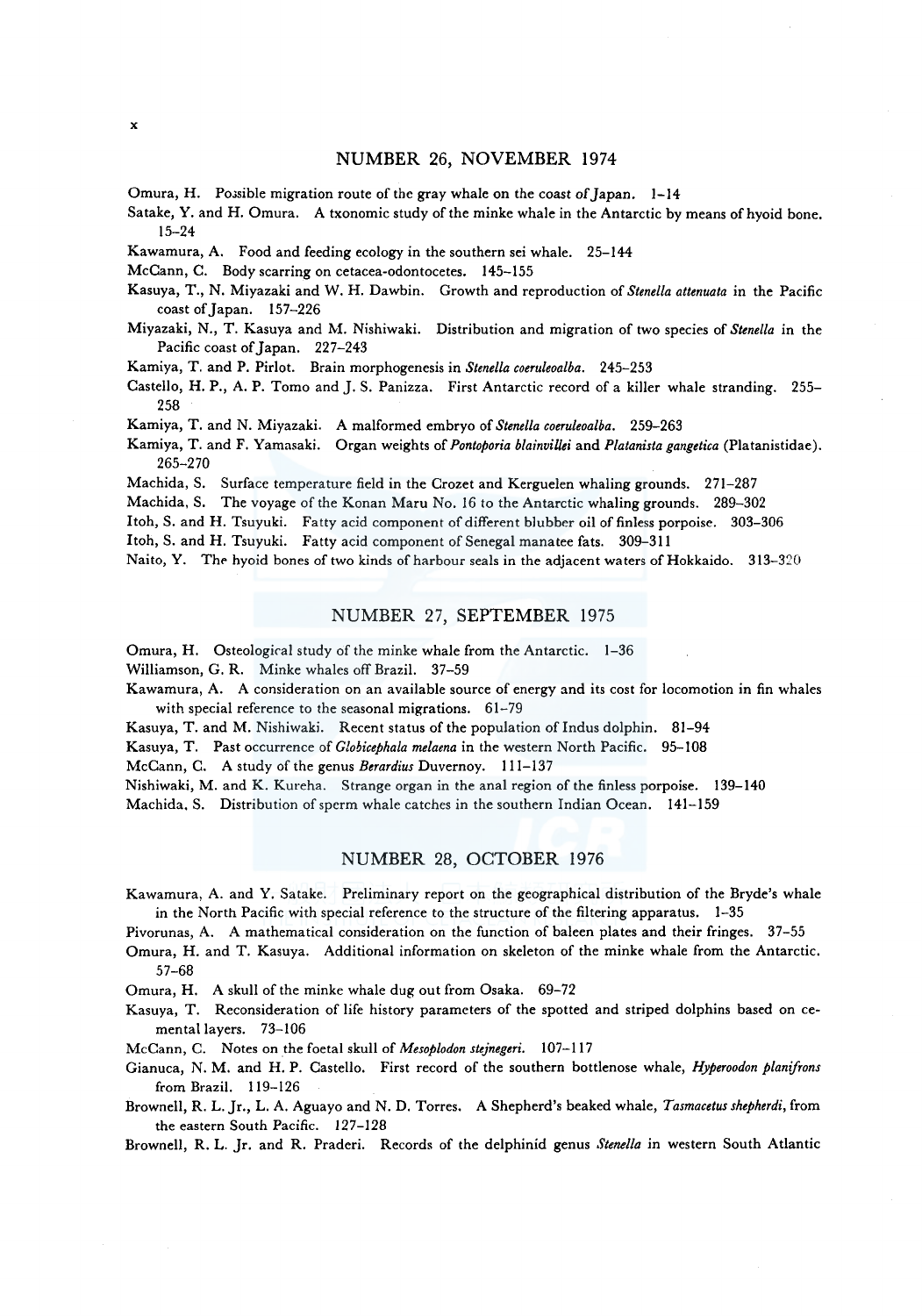waters. 129-135

- Yamasaki, F., H. Satomi and T. Kamiya. An observation on the papillary projections at the lingual margin in the striped dolphin. 137-140
- Kasuya, T. and N. Miyazaki. An observation of epimeletic behavior of *Lagenorhyncus obliquidens.* 141- 143

Kawakami, T. Squids found in the stomach of sperm whales in the northwestern Pacific. 145-151

- Leung, Y. M. Life cycle of *(!vamus scammoni* (Amphipoda: Cyamidae), ectoparasite of gray whale, with a remark on the associated species. 153-160
- Kagei, N., T. Tobayama and Y. Nagasaki. On the helminthum of Franciscana, *Pontoporia blainvillei.*  161-166
- Tsuyuki, H. and S. Itoh. Fatty acid component of lipid of *Euphausia superba.* 167-174
- Naito, Y. The occurrence of the phocid seals along the coast of Japan and possible dispersal of pups. 175-185
- Naito, Y. and M. Oshima. The variation in the development of pelage of the ribbon seal with reference to the systematics. 187-197

### NUMBER 29, DECEMBER 1977

Kasuya, T. Age determination and growth of the Baird's beaked whale with a comment on the feta! growth rate. 1-20

Miyazaki, N. On the growth and reproduction of *Stenella coeruleoalba* off the Pacific coast of Japan. 21-48

Kawamura, A. On the food of Bryde's whales caught in the South Pacific and Indian Oceans. 49-58

- Herman, L. M. and R. C. Antinoja. Humpback whales in the Hawaiian breeding waters: population and pod characteristics. 59-85
- Aminul Haque, A.K.M., M. Nishiwaki, T. Kasuya and T. Tobayama. Observations on the behaviour and other biological aspects of the Ganges susu, *Platanista gangetica.* 87-94
- Yamasaki, F., S. Komatsu and T. Kamiya. A comparative morphology of anal tonsils in Platanistidae. 95-100
- Nemoto, T., R. L. Brownell, Jr. and T. Ishimaru. *Coconeis* diatom on the skin of Franciscana. 101-105
- Castello, H.P. Food of a killer whale: Eagle sting-ray, *Myliobatis* found in the stomach of a stranded *Orcitius orca.* 107-111
- Nishiwaki, M. and A. Sasao. Human activities disturbing natural migration routes of whales. 113-120

Yoshida, K., N. Baba, M. Oya and K. Mizue. On the formation and regression of corpus luteum in the northern fur seal ovaries. 121-128

Abe, H., Y. Hasegawa and K. Wada. A note on the air-sac of ribbon seal. 129-135

Kawamura, A. and T. Furuno. On the northern extremes of pack ice observed by whaling vessels in the summer of the Antarctic seasons 1957/58-1962/63. 137-141

# NUMBER 30 DECEMBER 1978

Kasuya, T. The life history of Dall's porpoise with special reference to the stock off the Pacific coast of Japan. 1-64

Miyazaki, N. and M. Nishiwaki. School structure of the striped dolphin off the Pacific coast of Japan. 65-116

Clarke, R., A. Aguayo L. and S. B. de! Campo. Whale observation and whale marking off the coast of Chile in 1964. 117-178

Miyazaki, N. and S. Wada. Observation of cetacea during whale marking cruise in the western tropical Pacific, 1976. 179-196

Goodall, R. N. P. Report on the small cetaceans stranded on the coasts of Tierra de! Fuego. 197-232 Miyazaki, N. and S. Wada. Fraser's dolphin, *Lagmodelphis hosei* in the western North Pacific. 231-244 Nemoto, T. Humpback whales observed within the continental shelf waters of the eastern Bering Sea.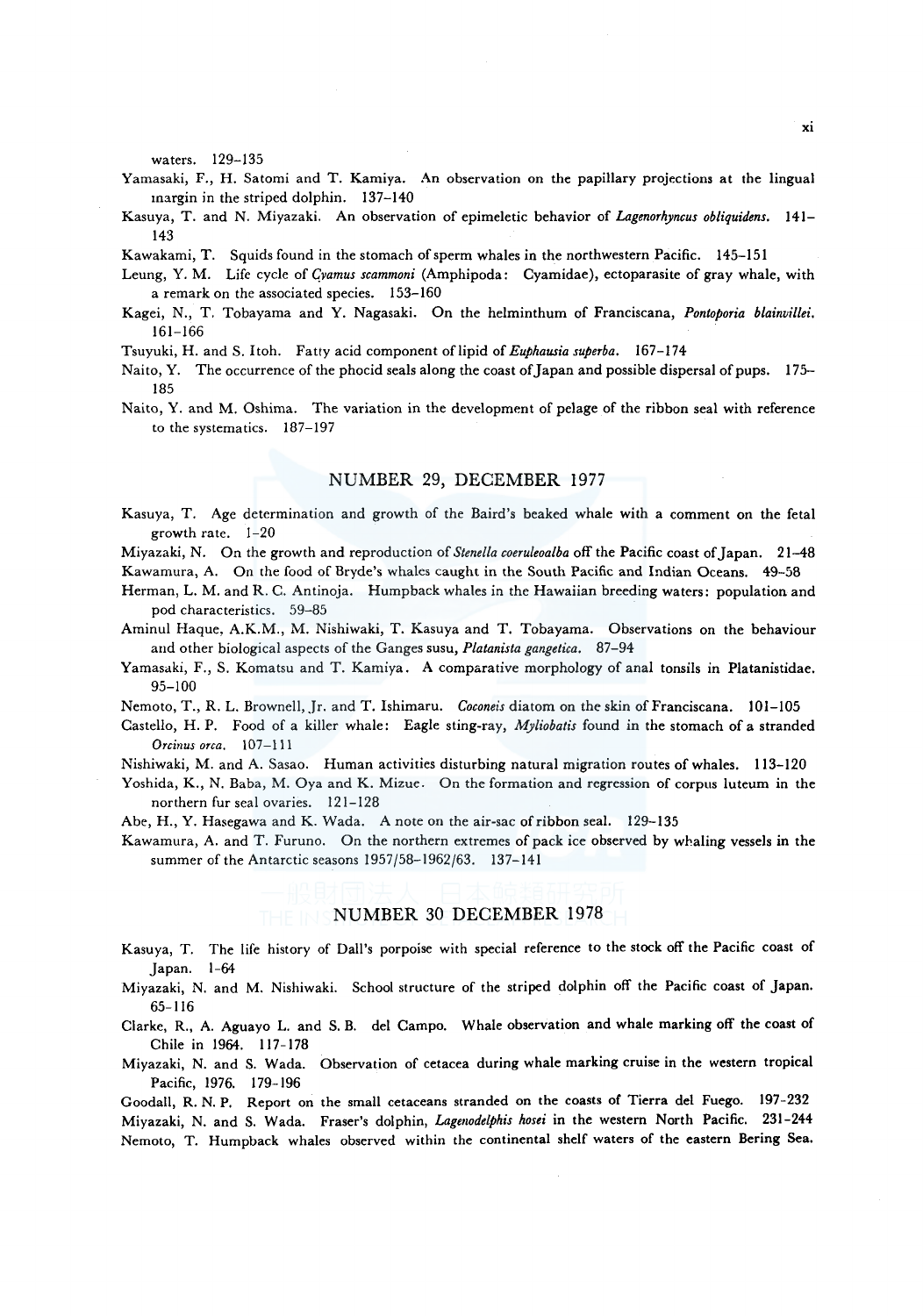245-247

- Yamamoto, Y. and H. Hiruta. Stranding of a black right whale at Kumomi, southwestern coast of Izu Peninsula. 249-251
- Klima, M. Comparison of early development of sternum and clavicle in striped dolphin and in humpback whale. 253-269
- Omura, H. Preliminary report on morphological study of pelvic bones of the minke whale from the Antarctic. 271-279
- Kamiya, T., F. Yamasaki and S. Komatsu. A note on the parathyroid glands ol Ganges susu. 281-284
- Yamasaki, F., S. Komatsu and T. Kamiya. Taste buds in the pits at the posterior dorsum of the tongue of *Stenella coeru/eoalba.* 285-290

Kawamura, A. On the baleen filter area in the South Pacific Bryde's whales. 291-300

- Kasuya, T. and M. Nishiwaki. On the age characteristics and anatomy of the tusk of *Dugong dugon.*  301-310
- Kagei, N., K. Asano and M. Kihata. On the examination against the parasites of Antarctic krill, *Euphausia superba.* 311-313

# NUMBER 31, DECEMBER 1979

Kasuya, T. and K. Kureha. The population of finless porpoise in the Inland Sea of Japan. 1-44 Kasuya, T. and R. L. Brownell Jr. Age determination, reproduction, and growth of Frnaciscana dolphin,

*Pontoporia blainvillei.* 45-67

Jurasz, C. M. and V. P. Jurasz. Feeding modes of the humpback whale, *Megaptera novaeangliae,* in southeast Alaska. 69-83

Omura, H. and T. Kasuya. A skull of baleen whale dredged from the Inland Sea of Japan. 85-92 Kamiya, T., T. Tobayama and M. Nishiwaki. Epidermal cyst in the neck of a killer whale. 93-94

Major, P. F. An aggressive encounter between a pod of whales and billfish. 95-96

Kato, H. Carotenoid colored minke whale from the Antarctic. 97-99

Kato, H. Unusual minke whale with deformed jaw. 101-103

Naito, Y. and S. Konno. The post breeding distributions of ice-breeding harbour seal *(Phoca largha)*  and ribbon seal *(Phoca fasciata)* in the southern sea of Okhotsk. 105-119

Naito, Y. A record of the bearded seal wandering with special reference to the wandering speed. 121-123

Miyazaki, N., K. Itano, M. Fukushima, S. Kawai and K. Honda. Metals and organochlorine compounds in the muscle of dugong from Sulawesi Island. 125-128

Kamiya, T., S. Uchida and T. Kataoka. Organ weights of *Dugong dugon.* 129-132

Nishiwaki, M., T. Kasuya, N. Miyazaki, T. Tobayama and T. Kataoka. Present ditribution of the dugong in the world. 133-141

### THE INSTRUMBER 32, DECEMBER 1980

Kawamura, A. Food habits of the Bryde's whales taken in the South Pacific and Indian oceans. 1-23 Omura, H. Morphological study of pelvic bones of the minke whale from the Antarctic. 25-37

Hohn, A. A. Age determination and age related factors in the teeth of western North Atlantic bottlenose dolphins. 39-66

- Yonekura, M., S. Matsui and T. Kasuya. On the external characters of *Globicephala macrorhynchus* off Taiji, Pacific coast of Japan. 67-95
- Nemoto, T., P. B. Best, K. Ishimaru and H. Takano. Diatom films on whales in South African waters. 97-103

Kamiya, T. and P. Pirlot. Brain organization in *Platanista gangetica.* 105-126

Yamasaki, F., S. Komatsu and T. Kamiya. A comparative morphological study on the tongues of manatee and dugong (Sirenia). 127-144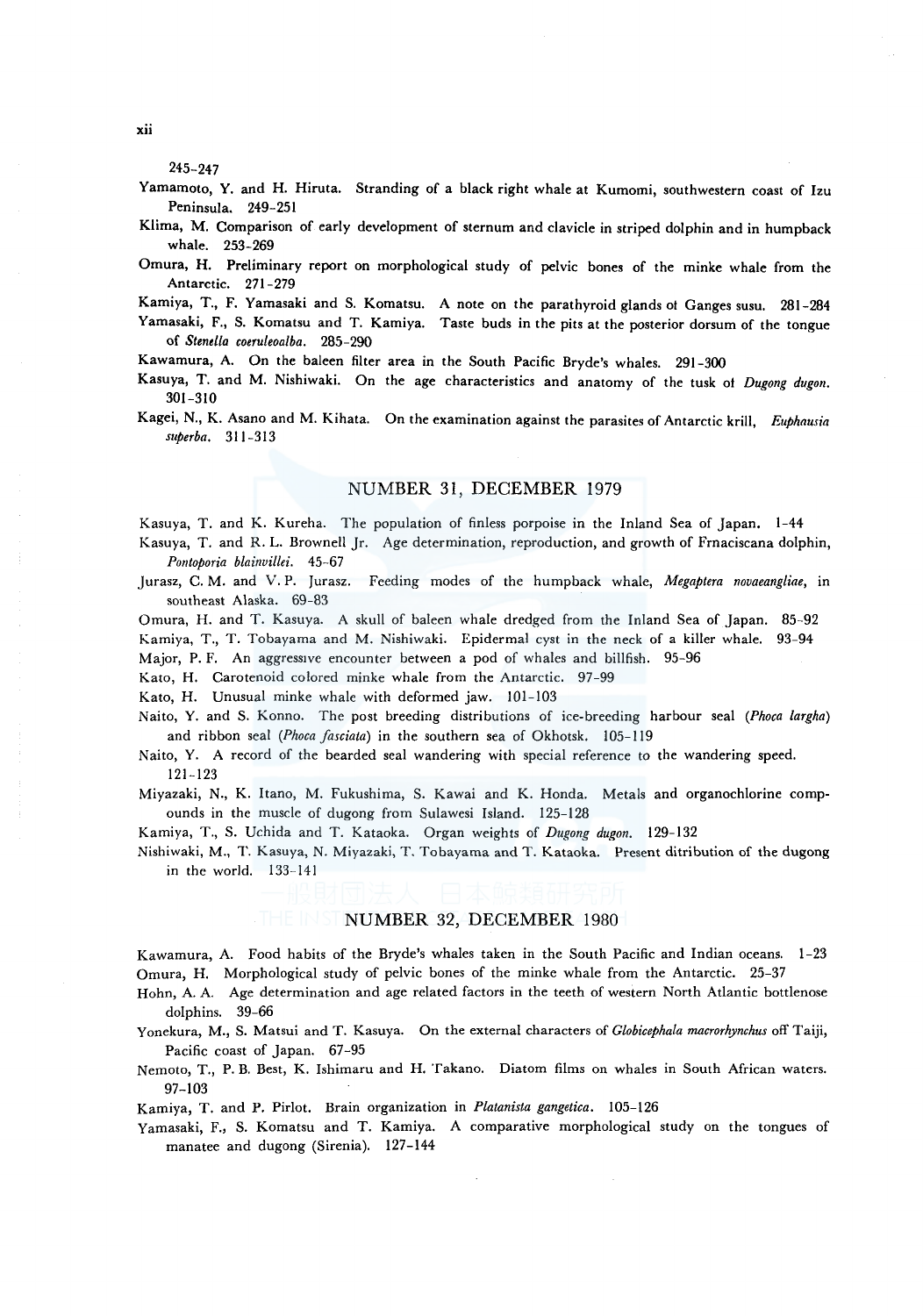Casinos, A. and J. Bou. On a massive stranding of short-finned pilot whale, *Globicephala macrorhynchus*  Gray, 1846, on Margarita Island (Venezuela). 145-148

Mermoz, J. F. A brief report on the behavior of commerson's dolphin, *Cephalorhynchus commersonii,* in Patagonian shores. 149-154

Kawamura, A. A review of food of balaenopterid whales. 155-198

Kawakami, T. A review of sperm whale food. 199-218

### NUMBER 33, DECEMBER 1981

- Omura, H., T. Kasuya, H. Kato and S. Wada. Osteological study of the Bryde's whale from the central South Pacific and eastern Indian Ocean. 1-26
- Miyazaki, N., Y. Fujise and T. Fujiyama. Body and organ weight of striped and spotted dolphins off the Pacific coast of Japan. 27-67
- Yamasaki, F. and T. Kamiya. The stomach of the Boutu, *Inia geoffrensis:* comparison with those of other Platanistids. 69-81

Watkins, W. A. Activities and underwater sounds of fin whales. 83-117

Omura, H. and Y. Takahashi. A pygmy sperm whale stranded at Tokaimura, lbaragi, Japan. 119-124

Aguilar, A., L. Jover and E. Grau. Some anomalous dispositions of the Jacobson's organ in the fin whale. 125-126

Kamiya, T., N. Miyazaki and S. Shiraga. First case of dicephaly in Odontoceti. 127-129

Ohtaishi, N. and M. Yoneda. A thirty four years old male Kuril seal from Shiretoko Pen., Hokkaido. 131-135

### NUMBER 34, DECEMBER 1982

Sergeant, D. E. Mass strandings of toothed whales (Odontoceti) as a population phenomenon. 1-47 Nishiwaki, M. The mandible of bowhead in Kathmandu. 49-57

- Kawamura, A. Food habits and prey distributions of three rorqual species in the North Pacific Ocean. 59-91
- Zhou, K. Classification and phylogeny of the superfamily Platanistoidea, with notes on evidence of the monophyly of the cetacea. 93-108
- Nishiwaki, M. and T. Tobayama. Morphological study of the hybrid between tursiops and pseudorca. 109-121

Kato, H. Food habits of largha seal pups in the pack ice area. 123-136

Nishiwaki, M., M. Yamaguchi, S. Shokita, S. Uchida and T. Kataoka. Recent survey on the distribution of the African manatee. 137-147

# NUMBER 35, MARCH 1984

- Lowry, L. F. and K. J. Frost. Foods and feeding of bowhead whales in western and northern Alaska. 1-16 Singarajah, K. V. Observations on the occurrence and behaviour of minke whales off the coast of Brazil. 17-38
- Kato, H. Observation of tooth scars on the head of male sprem whale, as an indication of intra-sexual fightings. 39-46
- Seki, Y. Anatomical studies on the cell column located closely medial to the nucleus of the spinal root of the trigeminal nerve in the sperm and the pygmy sperm whales. 47-56
- Kasuya, T. and S. Matsui. Age determination and growth of the short-finned pilot whale off the Pacific coast of Japan. 57-91
- Miyazaki, N., L. L. Jones and R. Beach. Some observations on the schools of *dalli-* and *truei-type* Dall's porpoise in the northwestern Pacific. 93-105